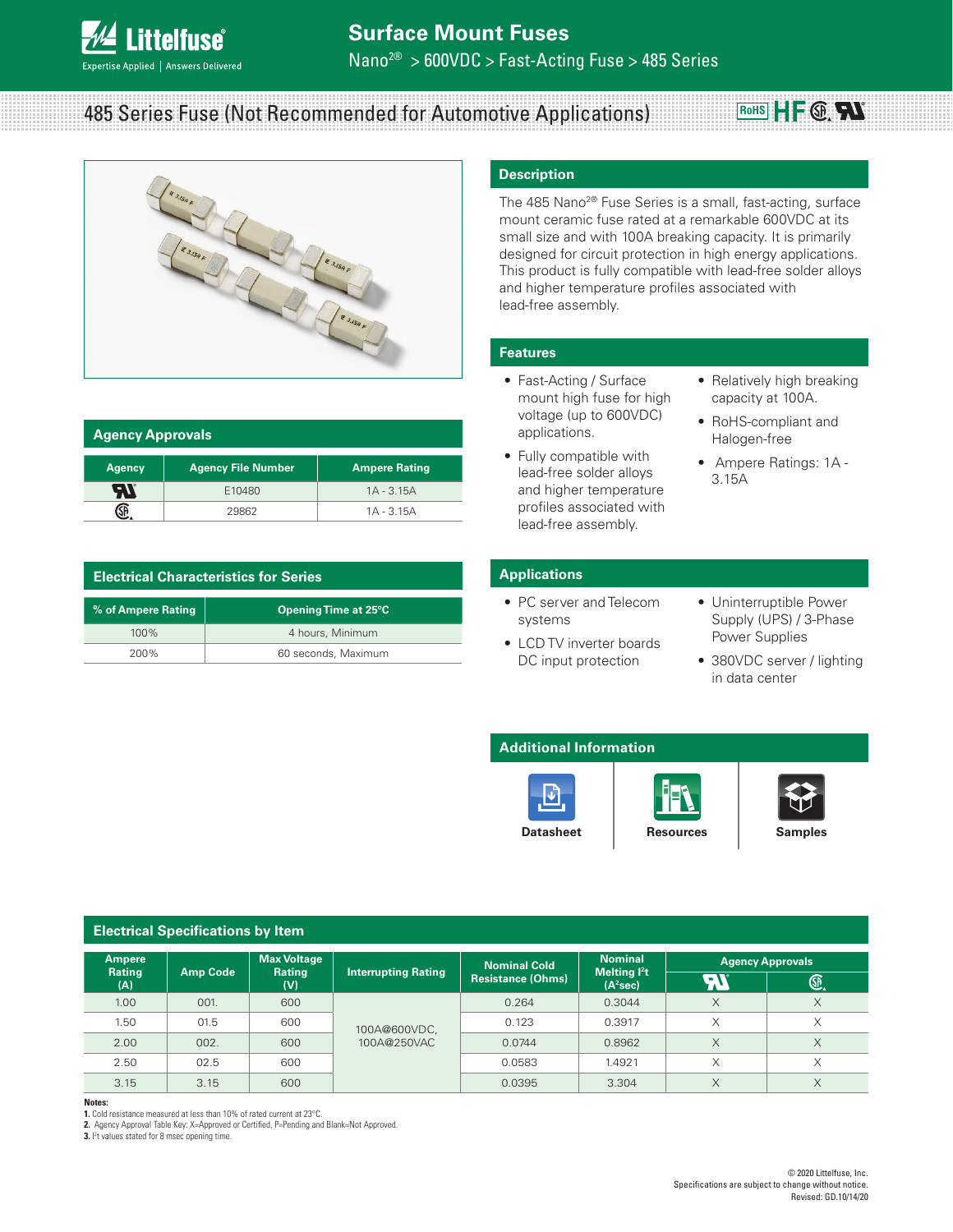

# **Temperature Re-rating Curve Average Time Current Curves**



**Note:** 

**1.** Rerating depicted in this curve is in addition to the standard derating of 25% for continuous operation.



# **Soldering Parameters - Reflow Soldering**

| <b>Reflow Condition</b>                            | Pb - Free Assembly                             |                    |  |
|----------------------------------------------------|------------------------------------------------|--------------------|--|
|                                                    |                                                |                    |  |
| <b>Pre Heat</b>                                    | - Temperature Min $(T_{s(min)})$               | $150^{\circ}$ C    |  |
|                                                    | - Temperature Max $(T_{s(max)})$               | $200^{\circ}$ C    |  |
|                                                    | - Time (Min to Max) $(t_2)$                    | $60 - 180$ ses     |  |
| Average Ramp-up Rate (Liquidus Temp (T, ) to peak) |                                                | 5°C/second max.    |  |
| $T_{S(max)}$ to $T_{L}$ - Ramp-up Rate             |                                                | 5°C/second max.    |  |
| <b>Reflow</b>                                      | - Temperature (T <sub>1</sub> ) (Liquidus)     | $217^{\circ}$ C    |  |
|                                                    | - Temperature (t,)                             | $60 - 150$ seconds |  |
| Peak Temperature (T <sub>a</sub> )                 |                                                | $260+0/-5$ °C      |  |
|                                                    | Time within 5°C of actual peak Temperature (t) |                    |  |
| <b>Ramp-down Rate</b>                              |                                                | 5°C/second max.    |  |
| Time 25°C to peak Temperature (T <sub>a</sub> )    |                                                | 8 minutes max.     |  |
| Do not exceed                                      |                                                | $260^{\circ}$ C    |  |